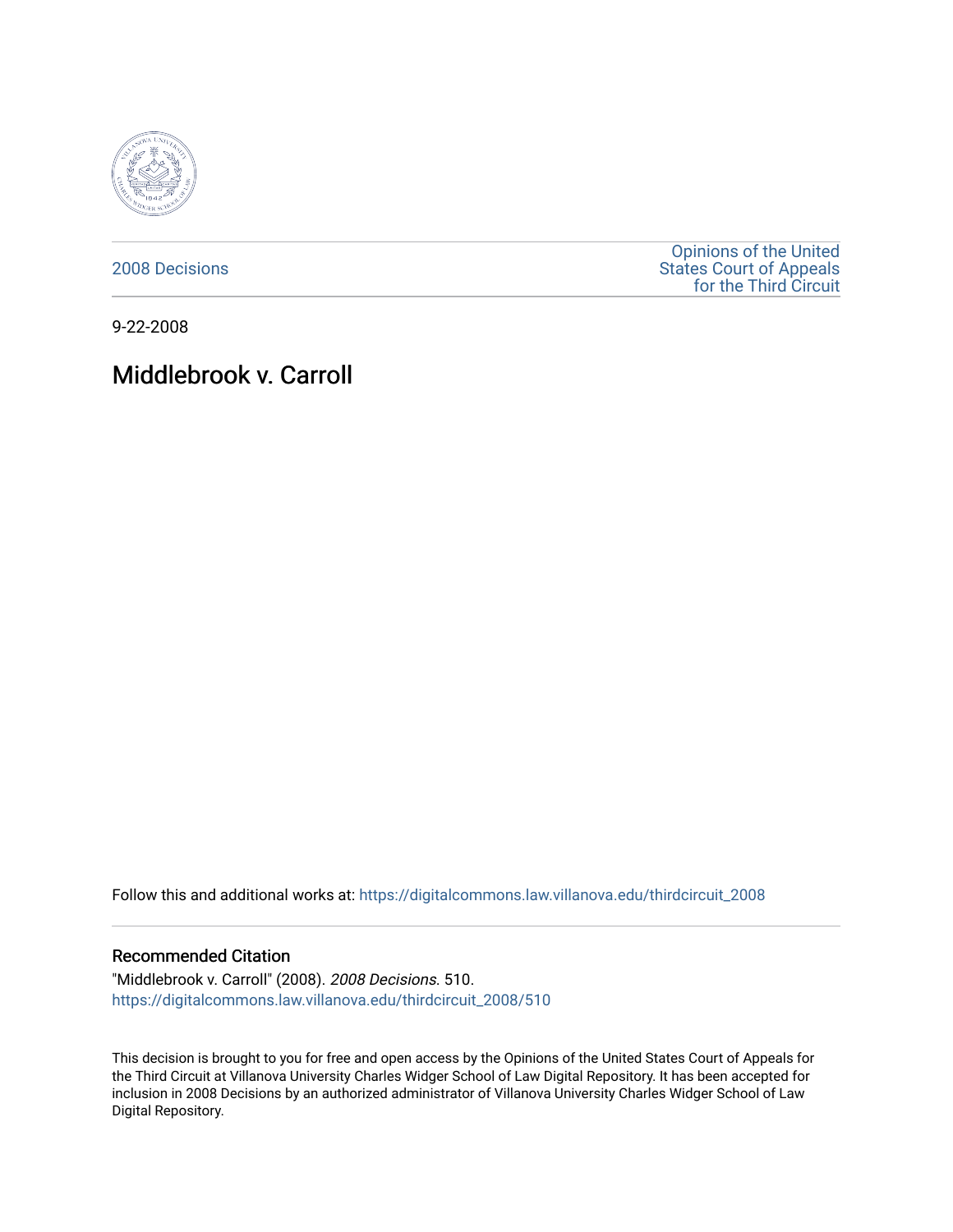## NOT PRECEDENTIAL

## UNITED STATES COURT OF APPEALS FOR THE THIRD CIRCUIT

No. 07-1474

l

 $\overline{a}$ 

 $\overline{a}$ 

 $\overline{a}$ 

 $\overline{a}$ 

l

#### NIKERRAY MIDDLEBROOK,

Appellant

v.

THOMAS CARROLL; ATTORNEY GENERAL OF STATE OF DELAWARE; CARL DANBERG

On Appeal from the United States District Court for the District of Delaware (D.C. Civil No. 05-cv-00827) District Judge: The Honorable Sue L. Robinson

Submitted Under Third Circuit LAR 34.1(a) September 9, 2008

Before: SLOVITER, FUENTES, and NYGAARD, Circuit Judges.

(Filed: September 22, 2008)

OPINION OF THE COURT

NYGAARD, Circuit Judge.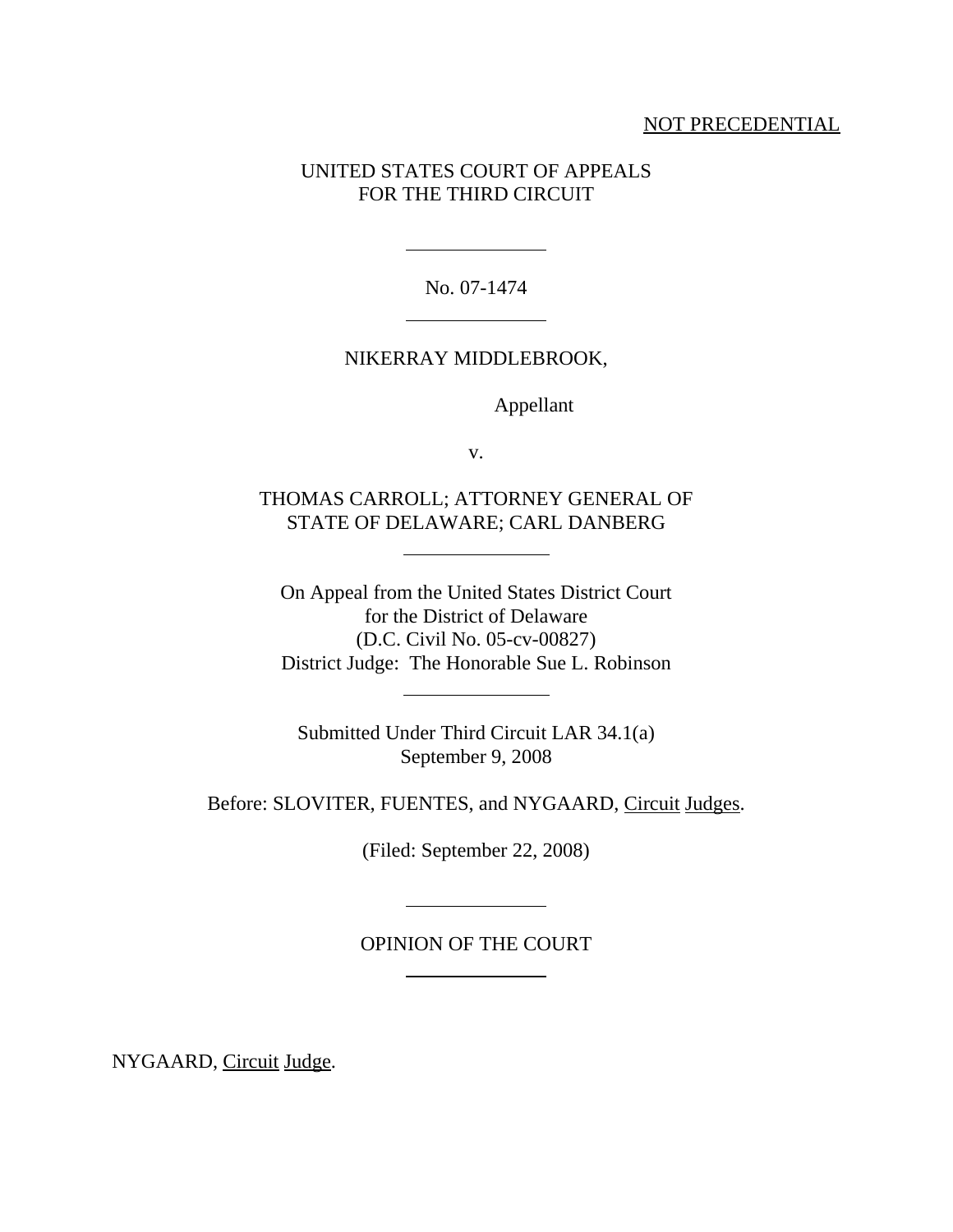Nikerray Middlebrook was convicted of attempted first degree murder, first degree assault, possession of a weapon during the commission of a felony, and possession of a deadly weapon by a prohibited person. Middlebrook's writ of *habeas corpus* under 28 U.S.C. § 2254 alleged, *inter alia*, the ineffective assistance of counsel for failure to raise in his direct appeal to the Delaware Supreme Court violations of his right to a speedy trial. In denying this claim of his writ, the District Court reasoned that, since Middlebrook's speedy trial claim was without merit, counsel could not be deemed ineffective for failure to raise it. We will affirm.

On appeal, Middlebrook argues that the District Court misconstrued his argument when it focused only upon the trial. He asserted that his claim is properly read as asserting violation of rights to a speedy trial in the sentencing and appellate phase of his case. We certified for appeal the following question: "[W]hether Middlebrook's Sixth Amendment and Due Process rights were violated by the delay between conviction and sentencing and the delay in the appeal process."<sup>1</sup>

<sup>&</sup>lt;sup>1</sup>We also directed the parties to address the question of whether these claims were exhausted, for purposes of habeas review. The government argues that Middlebrook did not present the question that we certified for appeal to the District Court, barring our consideration of this claim. We find that Middlebrook's *pro se* assertion of both the ineffective assistance of counsel claim and of his violations of rights to speedy trial and appeal were inextricably intertwined, and therefore sufficiently presented to the District Court, thus grounding our investigation of the question certified for appeal.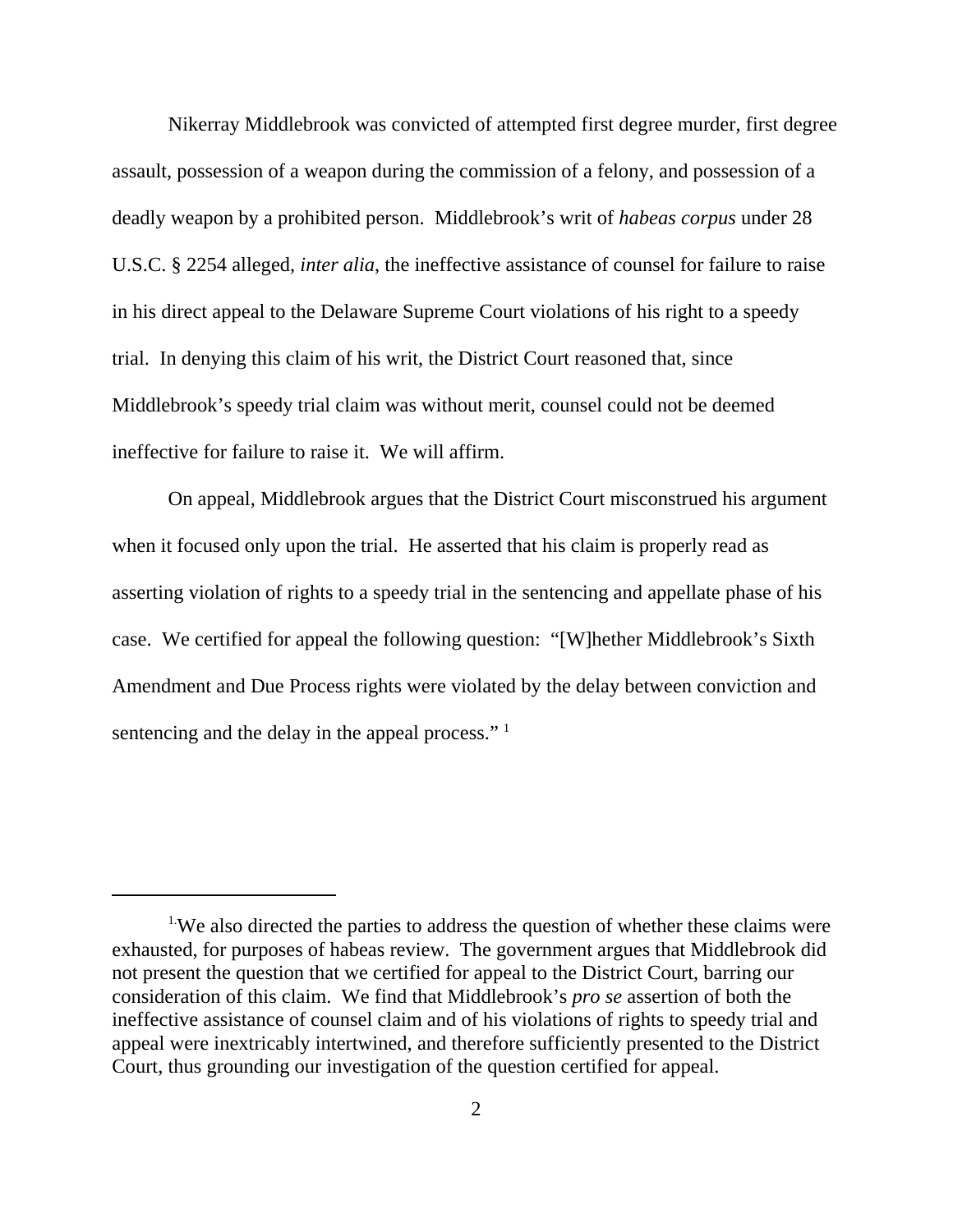Due process guarantees an appeal that is both "adequate and effective." *Simmons v. Beyer*, 44 F.3d 1160 (3d Cir. 1995). Moreover, we have previously stated that speedy trial rights apply to sentencing. *Burkett v. Cunningham*, 826 F.2d 1208 (3d Cir. 1987).

Following the traditional four-part analysis of speedy trial claims, we do not find any violation of Middlebrook's Sixth Amendment or Fourteenth Amendment rights. *See Burkett,* 826 F.2d at 1169. The amount of time that transpired from conviction to sentencing (10 months) and between the court's reimposition of his sentence and the decision on his appeal (approximately 28 months), were sufficiently long to meet the first prong of analysis of a speedy sentencing and a speedy appeal claim. Nonetheless, this factor alone is not determinative.

Regarding the prong that focuses upon the assertion of the right to a speedy sentence and appeal, the record shows that Middlebrook raised his concerns about delay early in the process. However, the court warned Middlebrook that the choices he was making with regard to the filing of *pro se* motions and changes in counsel would result in delay. This mitigates the importance of the timing of Middlebrook's first assertion of rights.

In the same vein, the fact that Middlebrook's multiple motions and changes in counsel caused a great deal of the delay disfavor Middlebrook's claim. Moreover, the response of the state courts to Middlebrook's numerous pleadings necessarily consumed

3